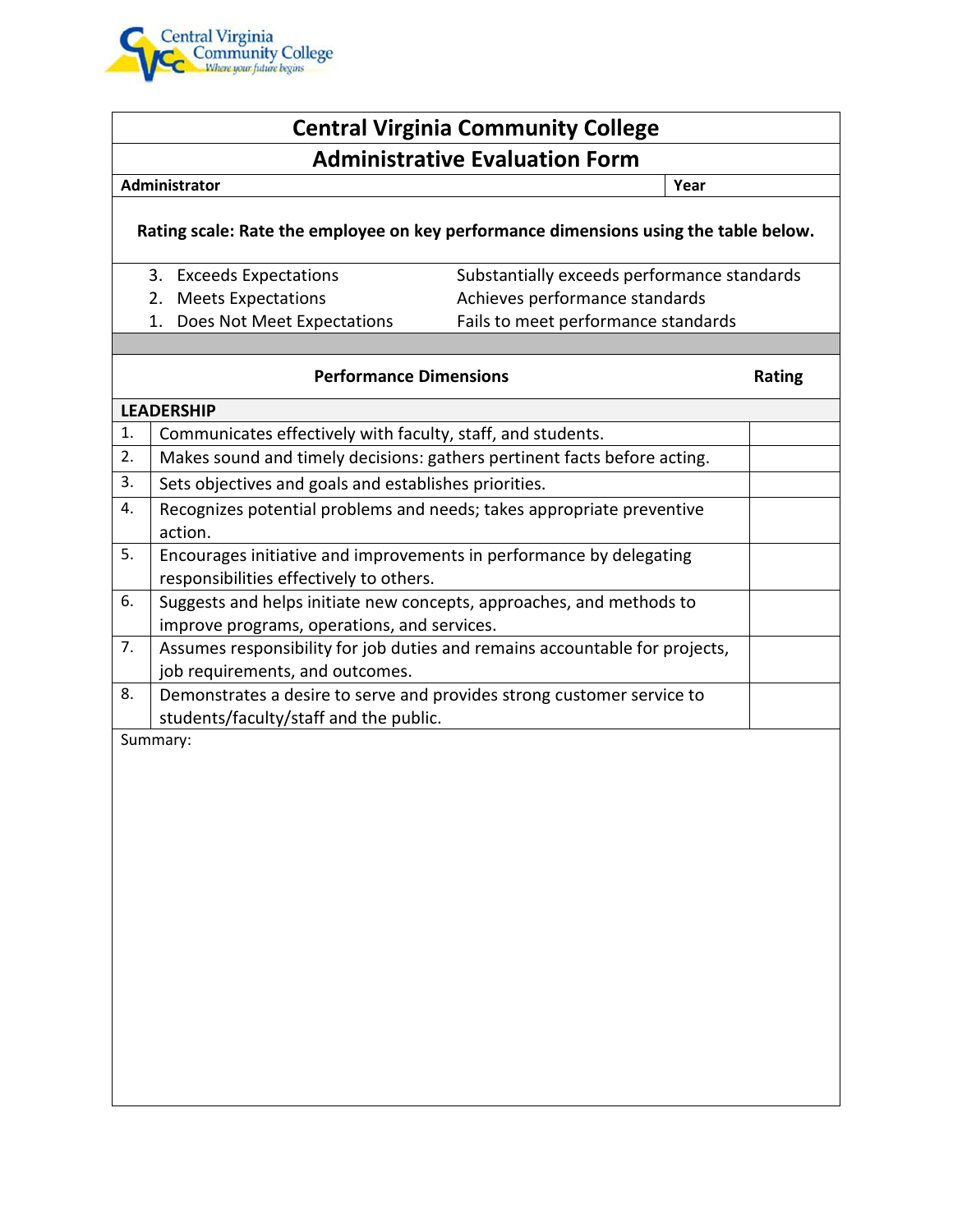

# **MANAGEMENT/ADMINISTRATION** 9. Demonstrates knowledge to complete the tasks/projects and work activities required by the position. 10. Completes assignments timely and effectively; prioritizes tasks and manages time well. 11. Submits appropriate paperwork and documentation that is of high quality and that adheres to established deadlines and guidelines. 12. Works effectively with others to accomplish common goals and uses both formal and informal methods to improve the productivity of the unit. 13. Recognizes employees' accomplishments and addresses performance problems timely and effectively. 14. Administers an evaluation system that is understood by those evaluated and is administered in a consistent and effective manner. 15. Fulfills committee responsibilities and assignments effectively. Summary: **FISCAL RESPONSIBILITY** 16. Recommends annual budgets based on realistic assessment of previous year's expenditures and the addition of new initiatives. 17. Effectively manages division expenditure of funds: is prudent in the expenditure of funds.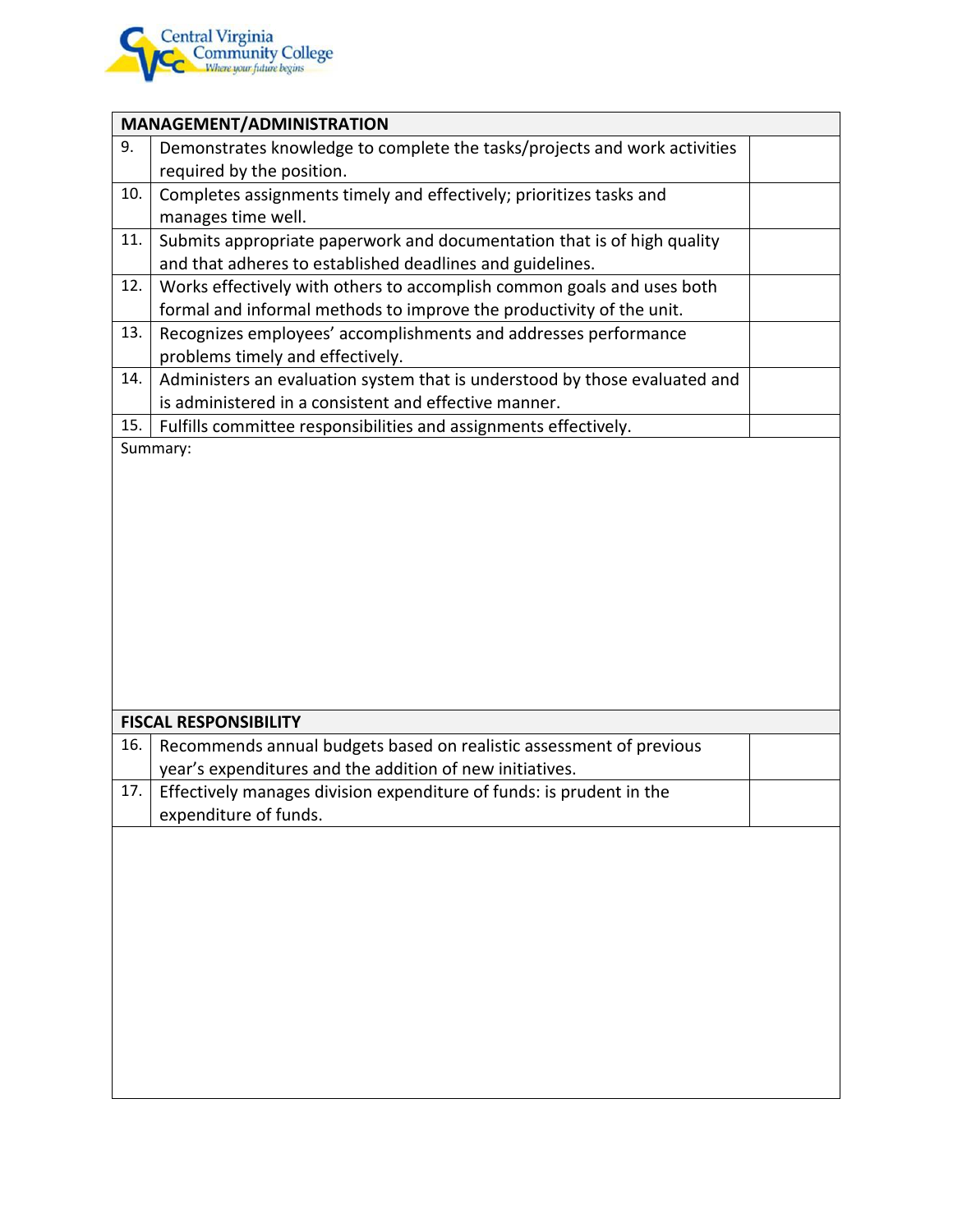

| INSTITUTIONAL EFFECTIVENESS/PLANNING AND EVALUATION |                                                                             |  |
|-----------------------------------------------------|-----------------------------------------------------------------------------|--|
| 18.                                                 | Demonstrates commitment to institutional effectiveness; provides initiative |  |
|                                                     | and leadership in the annual planning and evaluation process.               |  |
| 19.                                                 | Works with colleagues to develop realistic and purposeful goals that        |  |
|                                                     | improve programs and services.                                              |  |
| 20.                                                 | Provides effective leadership in the evaluation of programs and services to |  |
|                                                     | promote continuous improvement.                                             |  |
| Summary:                                            |                                                                             |  |
|                                                     |                                                                             |  |
|                                                     |                                                                             |  |
|                                                     |                                                                             |  |
|                                                     |                                                                             |  |
|                                                     |                                                                             |  |
|                                                     |                                                                             |  |
|                                                     |                                                                             |  |
|                                                     |                                                                             |  |
|                                                     |                                                                             |  |
|                                                     |                                                                             |  |
|                                                     |                                                                             |  |
|                                                     |                                                                             |  |